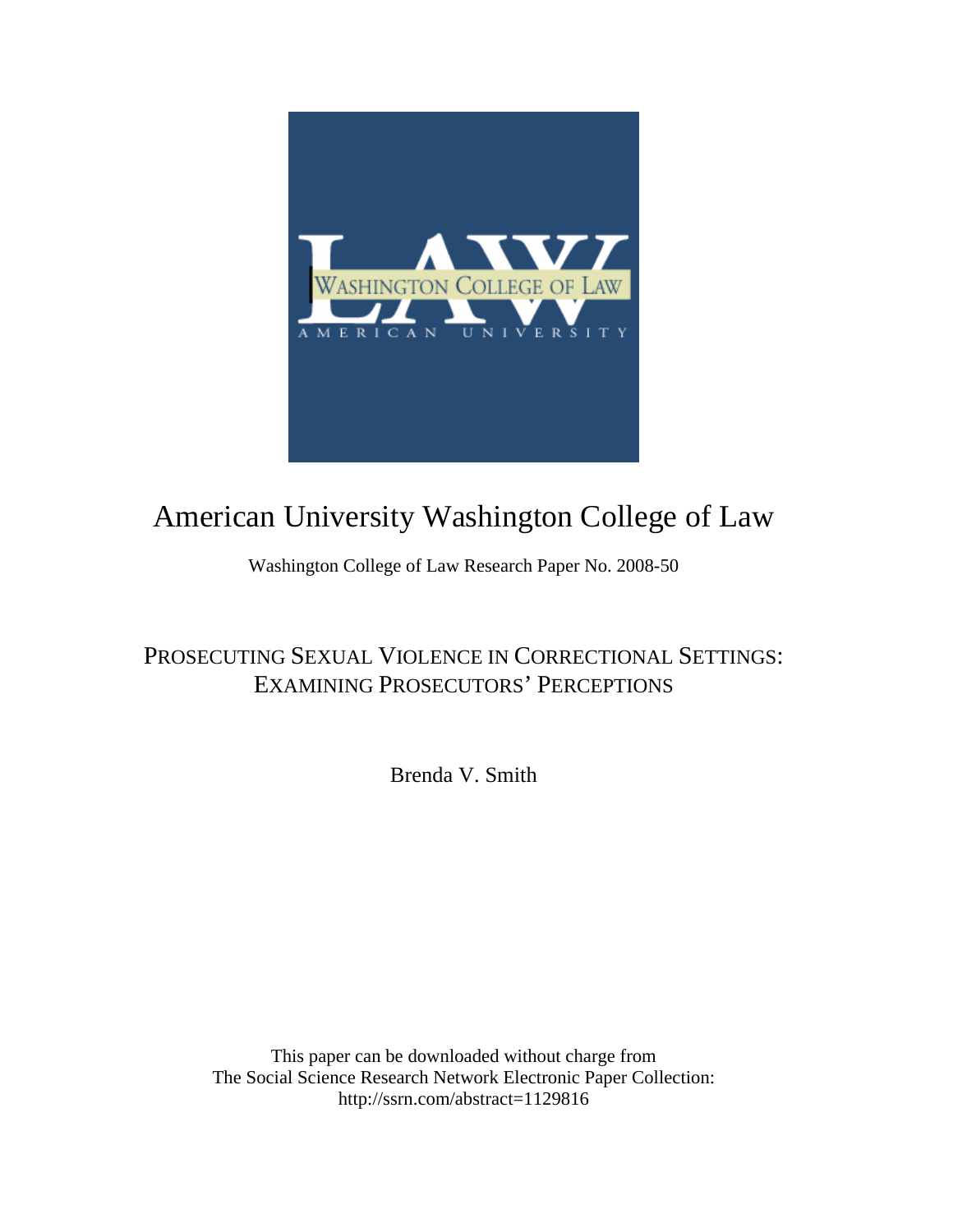## EXAMINING PROSECUTORS' PERCEPTIONS<sup>†</sup>

*Brenda V. Smith\* and Jaime M. Yarussi\*\**

#### **Introduction**

The Prison Rape Elimination Act of 20031 (PREA) is the first piece of federal legislation, which expressly and exclusively addresses sexual abuse of persons in custody. Notwithstanding passage of the Act, there is clear belief, echoed by correctional leaders, that prosecutors are reluctant at best, and unwilling at worst, to prosecute cases of sexual violence in correctional settings. In order to gather information on prosecutor interest in and capacity to prosecute these cases, the National Institute of Corrections Project on Addressing Prison Rape at the Washington College of Law the (the NIC/WCL Project) collected data from state and federal prosecutors.

This article draws on that research and data to examine the perception that prosecutors are unwilling to prosecute cases of sexual violence in custody, discusses barriers to prosecution identified by prosecutors regarding investigating and prosecuting allegations of sexual abuse of persons under correctional supervision, and recommends tools to overcome those barriers.

### **Background and Methodology**

#### **Background**

In 2000, the NIC/WCL Project began training highlevel correctional administrators on identifying, addressing, and investigating allegations of staff sexual misconduct with offenders. Each year eight training teams from different states fielded three-person teams composed of key correctional decision makers for the state or agency, e.g., sheriffs, wardens, commissioners, and heads of human resources, investigations and training. Relatively quickly, correctional leaders acknowledged that staff sexual misconduct was an important safety issue that agencies needed to address. However, strengthening investigations and sanctions remained challenging. While investigators and correctional administrators knew they had much work to do to improve investigations, they complained that prosecutors were unwilling to take cases to trial. As a result, often their only tool was termination of the employee in strong cases and allowing the employee to resign in others.2

After hearing for some time that investigations were fruitless because of a lack of prosecutorial interest in sexual violence against persons under custodial supervision, the NIC/WCL Project required each three-person team that attended its investigative training to include a state or local prosecutor. They believed this inclusion would create collaboration and

help each—corrections leaders and prosecutors—understand the other's challenges in addressing sexual violence in custody. Segments of the training, *Investigating Allegations of Staff Sexual Misconduct with Offenders*, were specifically designed to identify the barriers to prosecuting cases of sexual abuse of individuals under correctional supervision and strategies for overcoming those barriers.3

While training eight prosecutors a year for each of the state teams was helpful to the states, the NIC/WCL Project sought to have a larger impact. Seeking to address the lack of information on prosecuting sexual violence in custody, the NIC/WCL Project sought, and was granted, funding from the National Institute of Corrections (NIC) to work with prosecutors to develop a report addressing the existing relationships between law enforcement, correctional professionals, and prosecutors in addressing and prosecuting cases of prison rape.

## **Methodology**

The NIC/WCL Project used three methods to compile information for the report. First, it conducted a literature review in order to identify previously identified barriers to prosecuting cases of sexual abuse of individuals in custody. Second, a NIC/WCL Project consultant conducted telephone and in-person, one-on-one interviews of prosecutors from February to May of 2006. Finally, the Project conducted a series of focus groups with federal and state/local prosecutors.

#### *Literature Review*

The NIC/WCL Project reviewed five kinds of resources: (1) case law; (2) statutes; (3) government reports; (4) reports by advocacy groups; and (5) news stories. The literature review provided background on sexual abuse of individuals in custody and validated barriers that prosecutors later identified in interviews and focus groups. The literature review also assisted in drafting questions to be asked during interviews of individual prosecutors and during focus groups of federal and state/local prosecutors.

#### *Interviews*

An NIC/WCL Project consultant conducted both telephone and face-to-face interviews with state/local and federal prosecutors from around the country. Eight formal interviews and twelve informal interviews were conducted. The interviewees were selected based on the following criteria: (1) jurisdiction; (2) experience prosecuting sex cases; (3) experience prosecuting prison cases; and (4) referrals by other legal and correc-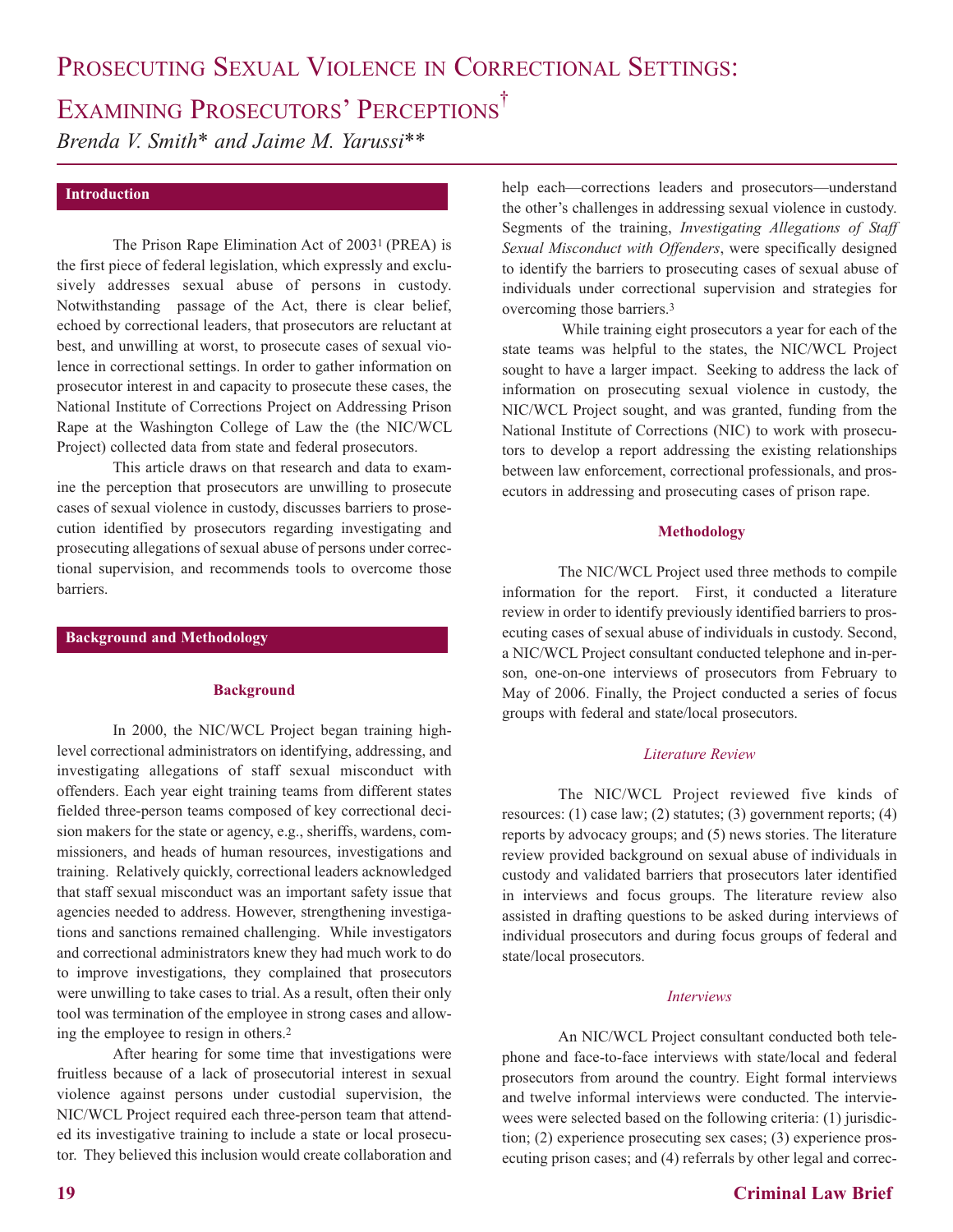Interview participants were asked the following questions:

- 1. What is your experience in the area of prisons (prosecutions, sexual abuse, contract facilities)?
- 2. Why are allegations of sexual abuse of prisoners rarely prosecuted?
- 3. What barriers exist to prosecuting these cases?
- 4. What can be done to lift the barriers and improve the likelihood of prosecuting these cases?
- 5. What is the response of judges and juries regarding the sexual abuse of prisoners?
- 6. What about cases involving inmate-on-inmate sexual violence - are these cases successfully prosecuted?

## *Focus Groups*

After holding a series of "breakout sessions" with prosecutors during NIC/WCL Project training sessions, it was apparent that group discussions with prosecutors would yield rich information on this subject. In the interest of reaching a greater population of prosecutors, the NIC/WCL Project held focus groups with federal and state/local prosecutors. The focus groups also generated discussions and encouraged the exchange of ideas between prosecu-

tors, which could not be accomplished through one-on-one interviews. Twenty-seven prosecutors attended the focus group meetings—seven federal and twenty state and local prosecutors.4

#### Federal Focus Group

The federal focus group consisted of seven federal prosecutors, two federal investigators and one federal victim services coordinator. The NIC/ WCL Project extended invitations to individuals based on recommendations from former prosecutors and the United States Department of Justice (DOJ). During the first session of the meeting, prosecutors identified their experience with prosecuting cases from correctional agencies with a focus on sexual assault and abuse. During the second session, prosecutors addressed issues of barriers to federal prosecution and tools available to overcome those barriers.

#### **State Focus Group**

The state focus group consisted of nine state and local prosecutors. The NIC/WCL Project extended invitations to individuals based on recommendations from correctional practitioners and past participants of NIC/WCL Project trainings. Specifically, the NIC/WCL Project sent a request to its listserv for contact information of prosecutors who had either prosecuted these cases or were particularly helpful in getting these cases heard. The NIC/WCL Project received over twenty responses from correctional professionals across the country. In extending the final invitations, the NIC/WCL Project considered geo-

*[P]rosecutors may be reluctant to pursue prison sexual assault cases because they see their job as done after securing the conviction or because they do not view crimes that occur in confinement as part of their purview.*

graphic location and prosecutorial success. While all of the prosecutors who received invitations were interested in the Project, many could not attend the focus group because of scheduling conflicts. Issues addressed during the state prosecutors' focus group mirrored those from the federal prosecutors' meeting. Findings from the study are detailed below.

## **The Perception that Prosecutors Are Unwilling to Prosecute Cases of Sexual Violence in Custody**

The perception that prosecutors are either reluctant or unwilling to prosecute cases of sexual violence in custody is wellfounded. Both government reports<sup>5</sup> and testimony by current<sup>6</sup> and former prosecutors<sup>7</sup> reveal that these cases present significant challenges in the current prosecution environment. First, these

> cases are not high profile, high value cases; they do not increase the stature of the prosecutor within his office and the community at large. In fact, prosecuting these cases could significantly weaken a prosecutor's standing in the community by making her appear to be soft on criminals. Additionally, in many jurisdictions correctional staff are sworn peace officers who, as alleged sexual offenders, are the same individuals that prosecutors must rely on to testify in their other criminal cases.

> Second, unsympathetic victims, delayed reports of the assault, lack of physical evidence, poor investigations, and conflicting testimony in

these cases make them high risk cases. Prosecutors often measure their success by their wins.8 Sexual assault cases are notoriously hard to win.9 Custodial sexual abuse cases are even more difficult and expose prosecutors to the possibility of expending valuable resources on a case that may not have a high likelihood of prosecutorial success – either a plea or conviction.

Third, prosecutors often see their role as securing significant sentences for hardened criminals. Some may even believe that being assaulted, physically or sexually, is a part of the penalty for the crime. However, the more informed view is that prosecutors must ensure that individuals who are sentenced to imprisonment are in safe and secure environments. Either way, prosecutors may be reluctant to pursue prison sexual assault cases because they see their job as done after securing the conviction or because they do not view crimes that occur in confinement as part of their purview.10

## **Barriers to Prosecuting Prison Sexual Assault Cases**

#### **Differences between Administrative and Criminal Cases**

One of the major barriers identified by both state and federal prosecutors is the difference in standards of proof required for discipline in administrative proceedings and the burden of proof that prosecutors must meet in criminal proceedings. In administrative proceedings, the standard of proof required by the person seeking the administrative action is generally "preponderance of the evidence."<sup>11</sup> In criminal cases, prosecutors will only secure convictions if they prove each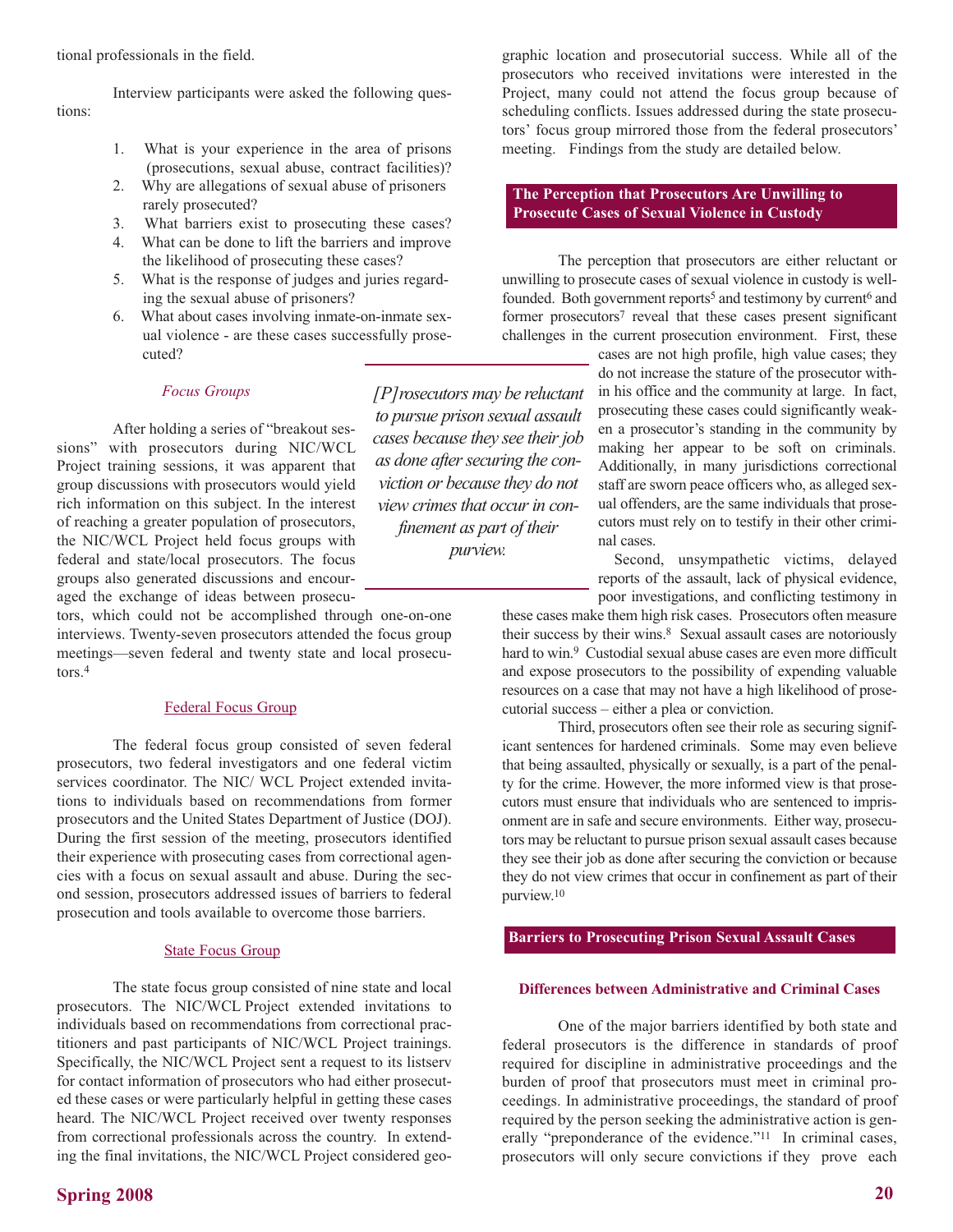element of an offense "beyond a reasonable doubt."12 Both Inspector General Glenn Fine and Senator Jeff Sessions discussed the lack of prosecutions in custodial sexual abuse cases in their testimony before the National Prison Rape Elimination Commission (NPREC).13 They both noted the importance of prosecutions, yet acknowledged the difficulty in bringing these cases.14 Each raised the standard of proof as one of the major difficulties in prosecuting prison sexual assault cases.15

## *Staff Sexual Abuse of Offenders*

During focus groups held with state and federal prosecutors, attendees pointed out that proceedings to impose administrative sanctions often preceded criminal prosecutions in staff sexual misconduct cases. They agreed that this timing often creates a problem for criminal prosecutions.16

First, the burden of proof in an administrative proceeding is lower. If a staff member is successful in the administrative proceeding, it often implicitly discourages additional action in the criminal matter, given the lower burden of proof in administrative cases. Second, investigations that are conducted for purposes of the administrative proceedings can often taint later criminal prosecutions, particularly if the suspect employee is compelled to testify under threat of losing employment. Case law makes clear that, employee testimony secured under threat of firing is compelled and cannot be used in a later criminal prosecution.17 Finally, often correctional staff are allowed to resign, an administrative sanction, in lieu of being criminally prosecuted for sexual abuse with persons in custody. Prosecutors generally recognize that with the burden of proof so high for a criminal case, administrative sanctions will be the most likely outcome in many cases and thus recommend harsher administrative penalties as a substitute for prosecution.18

While this may seem to be an appropriate solution, it creates a number of problems. In particular, staff who resign or are even fired are often rehired in other correctional environments, potentially importing their predatory behavior with even more vulnerable populations. Moreover, in the absence of a criminal conviction, it is difficult to flag predatory staff. Agency fears of employee lawsuits for libel or slander,<sup>19</sup> mean that in practice employers provide little information other than the dates of employment for past employees, giving little notice to others of the reason for termination. Finally, the resignation creates a sense among employers and prosecutors that the matter is resolved. Given the high burden of proof in criminal cases, many prosecutors see this as a just result, failing to realize that prosecution accomplishes other goals – a public recognition that sexual abuse of offenders rises to the level of a crime, that prisoners are victims who deserve their day in court as well, and that no one is above the law.

#### *Inmate-on-Inmate Sexual Abuse*

Most prosecutors, federal and state, who were interviewed and attended focus group meetings, had not tried inmate-on-inmate sexual abuse cases. Federal investigators and prosecutors noted that they may not have seen inmate-oninmate cases because investigation of those incidents in Federal Bureau of Prison (BOP) facilities are handled by the Federal Bureau of Investigations (FBI). Both federal and state prosecutors agreed though, that a more likely scenario is that the incidents of inmate-on-inmate sexual abuse are not being reported or are handled administratively. While federal prosecutors stated that they would prosecute a forcible rape case if one was brought to them, none who participated in the focus groups or individuals interviewed had ever done so.20

#### **"Consensual" v. Forced Sex**

Another barrier to prosecuting cases of sexual violence in custody is the issue of consent.21 The defense of consent is a major factor in the decision to prosecute these cases, according to both federal and state prosecutors. This is true whether the case involves staff sexual abuse of inmates or inmate-oninmate abuse.

#### *Staff Sexual Abuse of Offenders*

All fifty states, the District of Columbia, and the federal government prohibit staff sexual abuse of offenders.22 Twenty-five states and the District of Columbia specifically provide that inmates cannot consent to sex with staff.23 The large majority of states recognize that staff have tremendous control over every aspect of an offender's custody. That imbalance of power negates consent. However, two states, Nevada and Delaware, have laws which recognize that inmates can consent to sex with staff. In Delaware and Nevada, inmates can be prosecuted for consensual sex with staff members.24

Even though statutes, were enacted to address the issue of inmate consent by creating separate crimes for this offense, prosecutors still find it difficult to prosecute these cases. Both state and federal prosecutors noted that while it was easier for juries to understand the abuse of power issue, juries have problems accepting the credibility of inmates. Juries perceived inmates as liars with a bias against corrections staff, as well as having a financial motive for making the allegations. Additionally, prosecutors reported that juries often viewed both male and female inmates as seducers of correctional staff.<sup>25</sup> Often, both male and female inmates have histories of work in the sex industry, and histories of physical and sexual victimization.26 These histories make them more vulnerable to sexual abuse and at the same time more willing to use sex to bargain for better treatment.27 For example, in a 2005 Bureau of Justice Statistics (BJS) publication on correctional authorities' reports of sexual violence in custody, correctional agencies classified two-thirds of all staff sexual abuse of inmates as romanti; in 2007, they classified fifty-seven percent of staff sexual abuse of inmates as "appeared willing."28

#### *Inmate-on-Inmate Sexual Abuse*

Inmate-on-inmate sex in correctional settings presents a different barrier to prosecution. In correctional settings, there is a continuum of sexual behavior between inmates that goes from rape to completely consensual sex. Between those ends of the spectrum are coerced and strategic sex.29 Complicating matters, consensual sex today can become forced, coerced or strategic at some other point. In other words, the behavior and the motivation of the parties are not static and often change. This flux in the conduct creates tremendous bar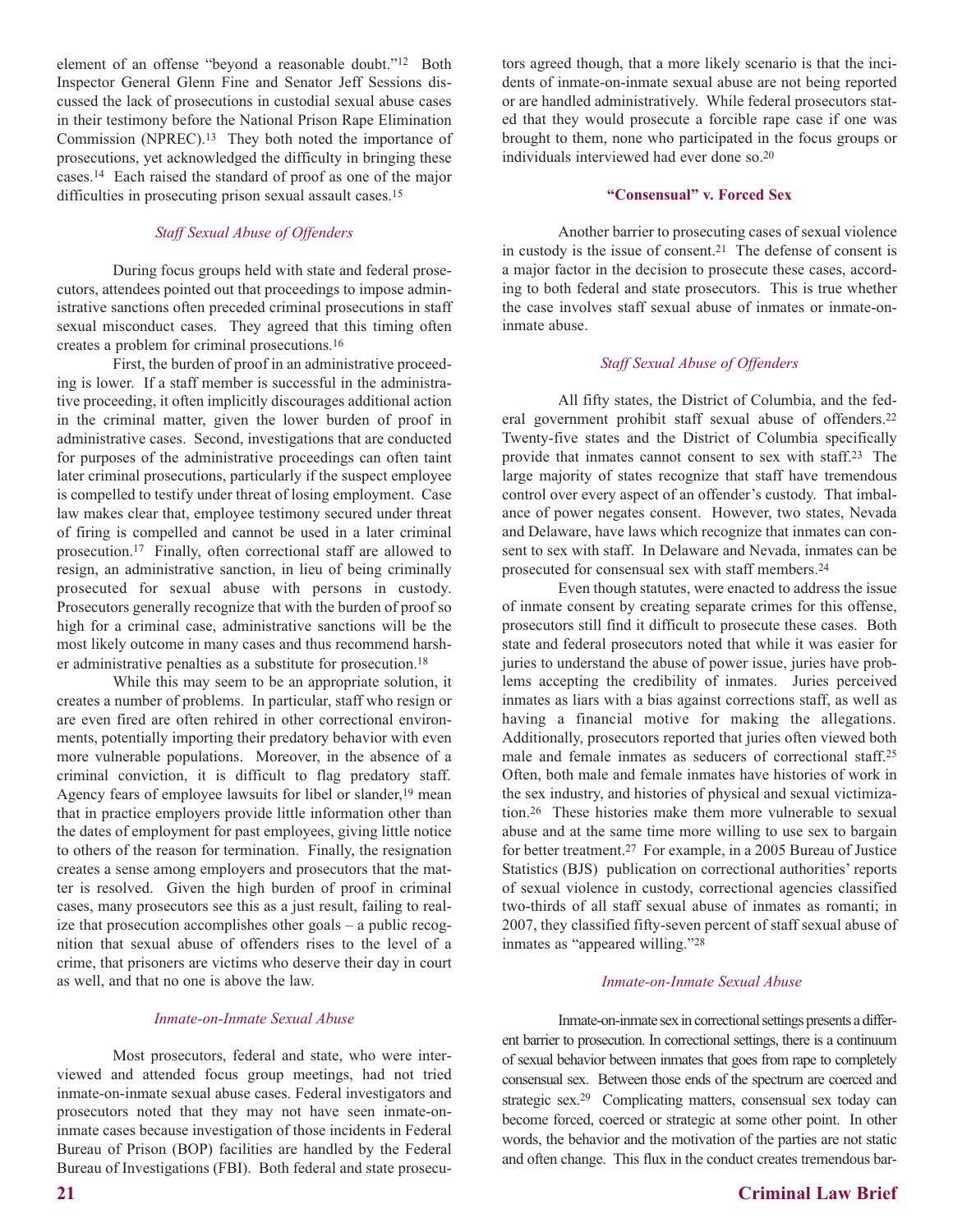riers to prosecution both in the community and in prison. One federal prosecutor stated that she would be unlikely to prosecute a case of inmate-on-inmate sexual abuse unless there was physical evidence of violence such as injuries or eyewitness testimony.<sup>30</sup> Prosecutors reported less interest in a case where "consent" is an available defense unless there was also evidence of additional crimes, such as the presence of contraband or the threat of violence.

While consensual sex between inmates may be a conduct code violation punishable administratively, it is generally not a crime. Even in those places where it is a crime,31 it is not a high priority for prosecutors. If one offender claims that the sex was consensual, prosecutors complain that they become "he said, she said" cases involving two inmates, both convicted offenders with clear issues of credibility.

## **Deficiencies in Criminal Laws Prohibiting the Sexual Abuse of Individuals in Custody**

Prior to 1990, most state and federal jurisdictions did not have laws which specifically prohibited the sexual abuse of individuals under correctional supervision by correctional staff. As a result, few corrections staff could be prosecuted for the sexual abuse of persons in custody. Today, each of the fifty states and the federal government have passed laws making it a crime for correctional staff members to engage in any sexual conduct with a person in custody.32

Even after this conduct was criminalized, however, sexual abuse of persons in custody by corrections staff carried relatively lenient sentences compared to sexual assault statutes covering rape in the community.33 This was especially true under federal law, where prior to 2006, sexual abuse of a ward was a misdemeanor.<sup>34</sup> Not surprisingly, federal prosecutors cited low penalties as the primary reason for not prosecuting custodial sexual abuse cases.35 Recent amendments to state and federal laws have substantially increased the penalties for sexual abuse of offenders, but it is difficult to determine the effect of these enhancements on prosecution, particularly in the federal system where the changes are so recent and prosecution statistics for these cases have not been studied.36

## *Federal Law*

In April 2005, the Office of Inspector General (OIG) issued a report which found federal laws prohibiting sexual abuse of persons in custody deficient in two respects. First, while the federal law<sup>37</sup> criminalized all sexual relations or contact between prison staff and offenders, those acts were classified as misdemeanors, and thus punishable by a maximum sentence of one year, unless the conduct involved force or overt threats. Second, the OIG report noted that the federal laws did not apply to employees of contract facilities,<sup>38</sup> further hampering OIG and federal prosecutors in "obtaining prosecutions" of sexual abuse in those facilities.<sup>39</sup> Compounding the problem was the fact that state prosecutors often had limited resources which they could focus on prosecuting sexual abuse in correctional facilities at the state level. This lack of resources fore-

**Spring 2008 22**

closed them from prosecuting cases that occurred in private contract facilities which often housed federal inmates.

OIG recommended that federal law be amended to correct these deficiencies. Amendments were passed and became effective on January 5, 2006, making sexual abuse of an offender by corrections staff, absent force or overt threats, a felony punishable by up to five years imprisonment. The amendment also expanded federal jurisdiction to include sexual abuse of federal prisoners housed in private correctional facilities. Another piece of legislation, The Adam Walsh Child Protection and Safety Act, also passed in 2006. This Act increased penalties for the sexual abuse of a minor or ward to fifteen years.40

The new legislation should result in more cases involving allegations of sexual abuse in BOP facilities being investigated41 and presented to United States Attorney's Offices

*State prosecutors report that often state statutes still do not cover custodial sexual abuse in a number of settings--parole and probation for example. Some states allow consent as a defense in staff abuse of inmates and still others impose minimal sanctions.*

(USAOs) for prosecution. However, the likelihood of full prosecution on the merits after a case is presented remains to be seen. Still, prosecutors faced with limited resources must consider investing time and resources in cases where victim/witness reliability is an issue and where potential defendants are law enforcement officers who are community members without criminal records. Prosecutors are also concerned about jury and judge appeal for the reasons identified above. The combination of these two factors creates a perceived and real risk that prosecutions will fail. Additionally, sex offend-

er registration requirements, while providing stronger penalties,42 also makes judges and juries more reluctant to convict these law enforcement defendants in the absence of exceptionally strong evidence.43

## *State Law*

While all states have criminalized, in some form, the sexual abuse of persons in custody, these laws are not uniform and vary widely. State prosecutors report that often state statutes still do not cover custodial sexual abuse in a number of settings--parole and probation for example.44 Some states allow consent as a defense in staff abuse of inmates<sup>45</sup> and still others impose minimal sanctions.46

In some states, prosecutors voiced frustration with their statutory scheme that only made prosecution of sex offenses of persons in custody a misdemeanor. With low maximum penalties, i.e., misdemeanor status, prosecutors believed it signaled that the offense was not serious, or at least not a priority. Others felt it gave them far less bargaining power in plea negotiations. Moreover, in many states, corrections officers cannot be terminated simply because they have a misdemeanor conviction.<sup>47</sup>

Some state prosecutors pointed out that other tools such as revoking peace officer certifications or licenses may help. Additionally, they felt that sex offender registration could act as a bargaining chip because fewer people would risk going to trial if they knew they might be required to register as a sex offender if convicted. Ultimately however, state prosecutors agreed with their federal counterparts that, especially in cases of staff sexual misconduct, mandatory sex offender registration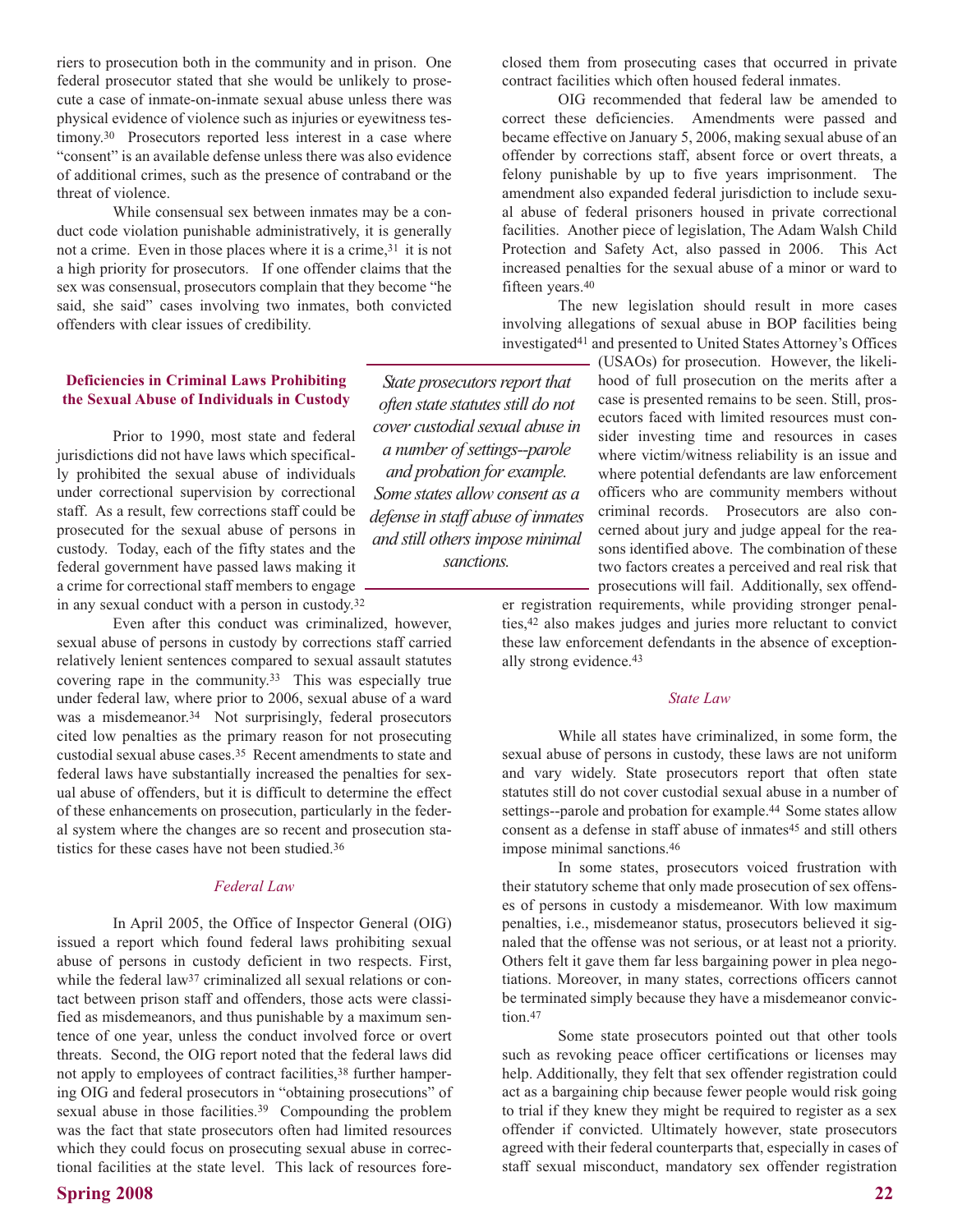could hinder successful prosecutions because agencies are more likely to keep incidents in house and because defendants are more likely to go to trial.

## **Lack of Prosecutorial Experience**

## *Trying Sex Abuse Cases*

Prosecutors face a number of difficulties proving allegations of sexual abuse of persons under correctional supervision. Prosecutors recognize that sex crimes are among the most difficult cases to prosecute regardless of the status of the victim. Many prosecutors and investigators interviewed for this article articulated the unique difficulties in prosecuting allegations of sexual abuse or assault, whether or not those crimes occurred in institutional settings. They noted that these cases are difficult to prosecute because they rely on many aspects of a good investigation to corroborate the victims' reports including: proper processing of crime scenes; collection and preservation of evidence; knowledge of physical, medical and scientific evidence; prompt reporting and cooperation from the victim; proper interviewing of victims and witnesses; and corroboration of the victim's testimony by other witnesses or physical evidence. Unfortunately, these ingredients are often missing in institutional investigations of custodial sexual abuse.

Prosecutors believe that obtaining a thorough and prompt investigation is more difficult in the corrections environment. This difficulty is compounded by the lack of training that correctional investigators receive in responding to sexual assaults in custody.

Additionally, most states lack staff or units who primarily prosecute sex cases. These cases are often assigned to prosecutors who must take any case that comes to them. Prosecutors who lack experience trying sexual assault cases may not fully understand the dynamics of sexual violence, which is important at every stage of the investigation and prosecution from the first interview with the victim, to crafting opening statements, direct examinations, and closing arguments. Moreover, understanding the dynamics of sexual violence and a jury's possible reaction to the victim or circumstances of a particular case, can inform prosecutors' decisions about cases. Familiarity with forensic evidence, like DNA, and special rules of evidence that apply in sexual assault cases, such as rape shield laws, are also important for successful prosecutions.

One former federal prosecutor illustrated the need for experience and training by describing a case that he tried and lost involving the sexual abuse of a fourteen– year old girl by a corrections official at a halfway house. The prosecutor said that at the time of the trial he was surprised at the loss because he thought the case was strong, but realized in hindsight that his lack of experience trying sexual assault cases led him to misjudge the strength of his evidence and how the jury would view the credibility of the victim.48

State prosecutors reported that sex crimes in general require a very specialized knowledge. Even seasoned prosecutors expressed concern that prosecutors know little about corrections institutions making prosecuting sex crimes an even more daunting task.49 These cases, according to state prosecutors, require prosecutors to learn an entirely new culture. In some ways, prosecuting sexual abuse of an offender is at odds with prosecutors' culture and belief systems. State prosecutors noted that they spend most of their career sending people to prison, and it is a shift in culture and way of thinking to advocate for offenders by prosecuting their abusers.50

## *Trying Cases from Correctional Settings*

Prosecutors and investigators noted that prosecutors are not sufficiently knowledgeable about prisons, prison culture or correctional practices. Federal investigators also felt that prosecutors did not have sufficient knowledge of issues such as the coercive influence of contraband on sex and security in the institution, and admittedly, many prosecutors and investigators have never been inside a correctional facility prior to their involvement in these cases.

One prosecutor, who has seen many cases from her state prison system, said that it took prosecutors in her office some time just to understand the prison's record keeping system. She said that every time they prepared for trial and assured defense counsel and the judge that all documentation from the prison had been provided in discovery, they learned of new documents. Finally, her office learned that the prison kept two sets of records, one for the prison and a second to provide to prosecutors and police. She said that in some cases, they also described crimes in a third set of documents created and maintained by the intelligence branch of the prison. The prosecutor said that until all of the document problems were resolved with the prison, the prosecutors had trouble meeting their discovery obligations in these cases.

## *Lack of Understanding About the Correctional Environment*

Some corrections administrators and investigators believe that prosecutors do not have a full appreciation of the impact of sexual abuse on inmates.<sup>51</sup> Sexual abuse of persons in custody violates constitutional rights, creates psychological and emotional trauma,52 may result in disciplinary actions against the victim, and undermines the safety and security of the institution.53

Sexual abuse of persons in custody also undermines the system of security of the institutions because often it is not limited to sexual abuse. Nearly half of the subjects in federal staff sexual misconduct cases also smuggled contraband into prisons for the offenders with whom they had sexual relationships.<sup>54</sup> Many of these staff members helped offenders conceal contraband by alerting the offenders to unannounced searches or by storing contraband with the staff's possessions.<sup>55</sup> This quid pro quo relationship for the purpose of engaging in sexual conduct with an inmate compromises safety barriers and subjects the remaining prison population and correctional staff to substantial risk.

## **Witness Credibility**

Credibility of witnesses is paramount in any sexual assault case. The credibility of an inmate witness in cases of sexual abuse in correctional settings is immediately suspect because of his status as an offender.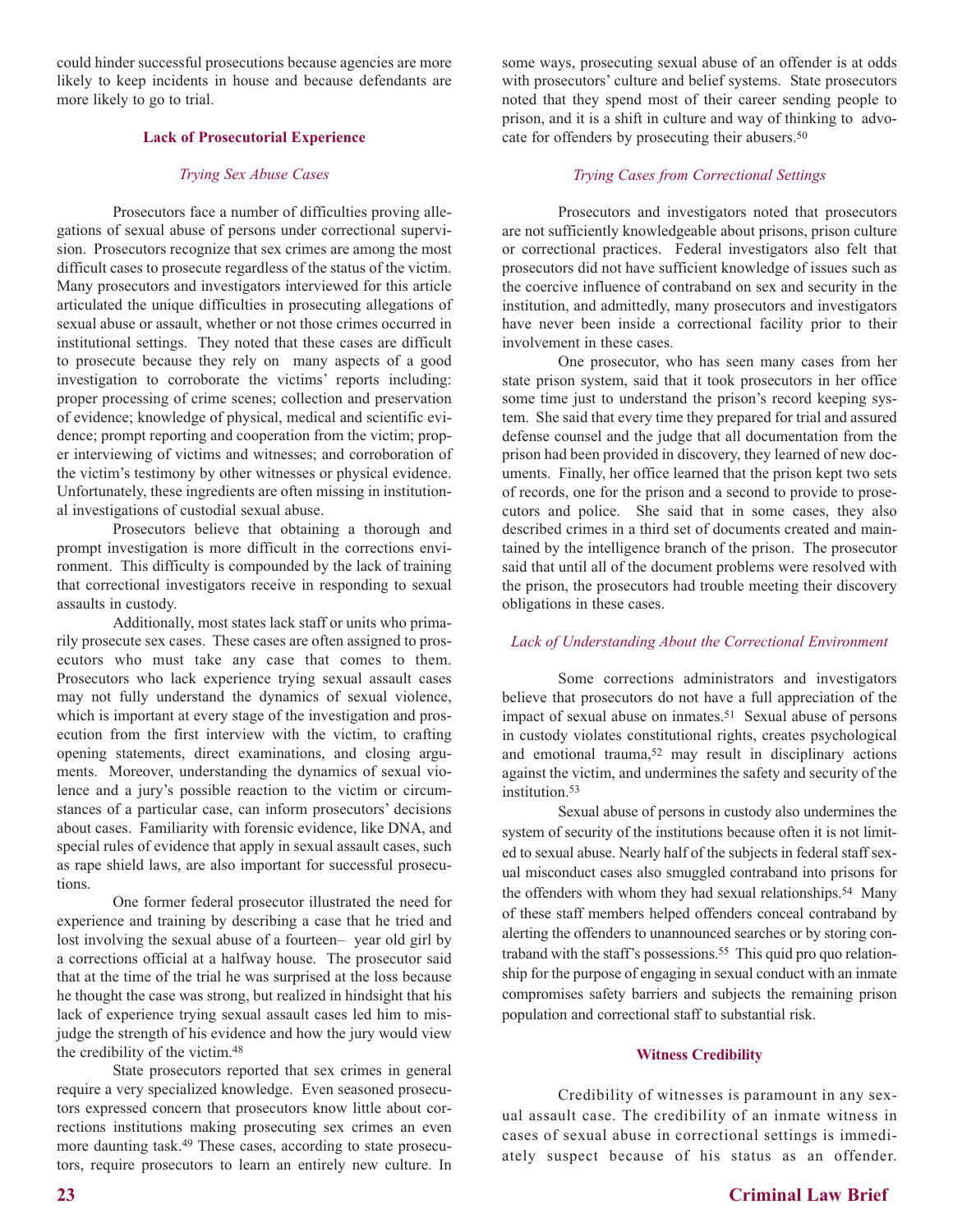Both state and federal prosecutors have reported that in cases where the only evidence is the victim's report with no corroboration—the case is virtually untriable. Credibility issues that are not supported by physical evidence, corroborated by correctional staff, or have multiple victim incidents become a case of "he said, she said."56 According to prosecutors, the risk of trying these cases is great. The high likelihood of an acquittal may offset the deterrent effects of investigating these cases as well as discourage prompt reporting of sexual assaults for fear of retribution following an acquittal at trial.

Multiple interviews of victims that generally happen in the correctional setting can also have an impact on whether prosecutors accept a case. Inconsistencies in statements and the victim's credibility in general led one federal prosecutor to believe a victim was lying.<sup>57</sup> That prosecutor indicated that there are many cases of sex between staff and offenders that are

not presented to prosecutors because there was often no evidence. In order to corroborate the victim's story, prosecutors want physical evidence and contemporaneous reporting, or the knowledge that the staff member had assaulted more than one offender.<sup>58</sup>

Federal prosecutors also agreed that if there is no physical evidence or non-inmate proof of the abuse, they are less likely to take the case generally because of credibility issues with the victim.59 Prosecutors admitted that even if they do prosecute, witnesses who are incarcerated are often immediately impeached with past

convictions. One prosecutor felt that jurors assess the credibility of a witness from a correctional setting the same way they assess the credibility of any witness, but because they are felons, they are presumed to lack credibility by many jurors and indeed jury instructions direct that jurors may consider previous convictions in assessing credibility.60

**Recommendations for Improving Prosecutions of Correctional Sex Abuse Cases**

## **Train Prosecutors on the Dynamics of Sexual Abuse in Correctional Settings**

Training prosecutors on techniques for prosecuting custodial sexual abuse cases is critical. Additionally, while it is important to train prosecutors, it is essential to take a team approach and include federal and state level investigators, law enforcement, facility administrators and correctional staff, and victim advocates to have a collaborative effort in understanding the dynamics of prison rape.

The Civil Rights Division of the Department of Justice recommends that U.S. Attorneys team with them in order to train prosecutors on the unique techniques used in sex crimes cases such as the use of a grand jury, interview techniques, and the benefits of having an OIG investigator involved—techniques that are not used in other cases. They suggested curricula that included: (1) correctional culture; (2) prosecuting a sex crime; (3) security implications; (4) understanding sexuality in a correctional setting; (5) corroboration and alternative evidence to DNA; (6) helping judges and juries to sympathize

**Spring 2008 24**

with your victim; and (7) creative tools for prosecution.

Finally, prosecutors and investigators need to understand that investigating and prosecuting custodial sexual abuse cases are important. These prosecutions are essential to maintaining safe, secure and humane institutions and communities. Custodial sexual abuse closely correlates with other issues such as contraband, coercion and use of force. In order to protect other staff and inmates in these environments, it is important to prosecute these cases.

#### **Build Relationships with Others in the Field**

In order to overcome barriers to prosecuting these cases, it is important for correctional officials, investigators and prosecutors to understand each other's roles and challenges. In order to build these relationships, focus group participants rec-

> ommended forming agency task forces, composed of investigators, prosecutors, correctional staff, law enforcement and victim services.

> Specific to federal prosecutions, focus group participants recommended having an investigative agent housed in the U.S. Attorney's Office in order to reduce problems prosecutors have identified in regards to resources—staff time and cost for the prosecutor's office. For state systems, using outside law enforcement can help gain credibility. Many agencies recommend using third-party investigative units in state prisons and local jails. Establishing an investigative protocol that includes outside law

enforcement, who often have special sexual assault units, adds credibility to the case because they often bring special skills and resources and are not perceived as allied with correctional agencies.

## **Amend State and Federal Criminal Law**

Prosecutors have noted deficiencies in both federal and state criminal law in this area. First, prosecutors recommend stronger penalties. Prosecutors feel that misdemeanor sanctions for these offenses are inappropriate for the crime and limit their bargaining power; staff will not accept a plea and inmate defendants will only receive limited penalties in addition to current sentences. On the other hand, especially where correctional officers are concerned, jurors may be reluctant to convict staff members of a felony for sexually abusing inmates.

Additionally, laws need to be amended to cover all personnel in all correctional settings, and provide that inmate consent is not a defense to sexual abuse. Furthermore, correctional administrators should sanction behavior that may not be criminal, but which is sexually abusive – such as inappropriate viewing or photographing of inmates.

## **Utilize a Variety of Laws as Tools for Prosecuting Sexual Abuse**

Both investigators and prosecutors pointed out that sex cases in prisons do not "sell." Often, only the introduction of other violations—such as contraband, bribery or malfeasance in office—committed by staff members or inmate defendants

*Both investigators and prosecutors pointed out that sex cases in prisons do not "sell." Often, only the introduction of other violations committed by staff members or inmate defendants result in convictions.*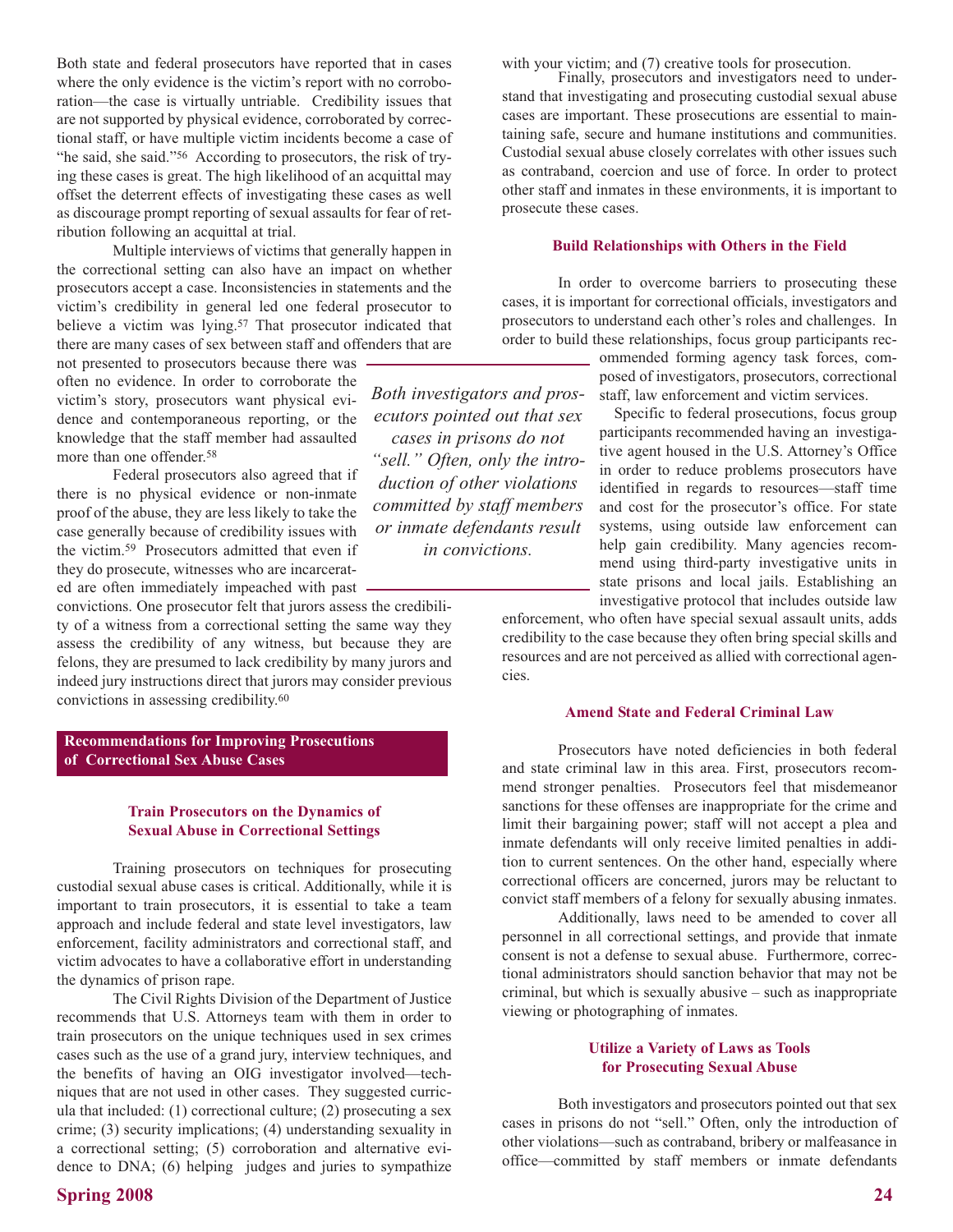result in convictions. Prosecutors should be encouraged to use all of the tools available to them when prosecuting sexual abuse of persons in custody. Mandatory reporting, obstruction of justice, malfeasance in office, statutory rape, sexual assault and conspiracy are all legal tools which are available to prosecute custodial sexual abuse and surrounding circumstances. In addition, prosecutors could look to loss of license and sex offender registration, as ways to either secure pleas or impose additional sanctions, which ensure that the staff defendant does not secure employment in other institutional settings.

## **Develop Special Prosecution Units for Sexual Abuse Cases**

In general, federal prosecutors rotate through a variety of assignments, while state prosecutors often prosecute whatever case they are assigned. Federal and state prosecutors recommend having dedicated staff who are familiar with sex cases or having allegations of sexual abuse of a person in custody referred to specialized sex crimes or civil rights units<sup>61</sup> where they exist. At a minimum, there should be a designated prosecutor in every jurisdiction who is trained and prepared to prosecute these crimes when they occur. Historically, the types of experience and support provided by specialized units has improved the rate of successful prosecution for crimes once considered difficult to prosecute, such as domestic violence, sexual assault, and crimes against children.

## **Increase Resources for Prosecution of Sexual Abuse**

Federal prosecutors have suggested a resource shift would be most helpful for them. To begin to elevate this issue, federal prosecutors have suggested that an OIG agent be assigned to each USAO, and funds to prosecute cases of sexual violence in institutions be increased. While federal prosecutors recognize that there are staff and budgetary limits, they suggest that moving the resources, both funding and personnel, to offices that have more of these cases, would improve prosecution outcomes.

State prosecutors have stated that the only way to prosecute these cases with any expertise would require an increase of resources. In addition to needed financial support and manpower, state and local prosecutors called for some clarity on the responsibility of prosecuting these cases—are they state cases, federal cases, local cases and who pays for prosecution and who investigates.

## **Change the Culture of Prosecutors and Judges Regarding Sexual Abuse in Correctional Settings**

Prosecutors agreed that a cultural shift would elevate this issue on the political agenda of many elected prosecutors as well as appointed and elected judges.<sup>62</sup> Investigators and corrections officials report that the likelihood that a particular case will be prosecuted often has a lot to do with the perception of the individual prosecutor and his or her office about the importance of these cases, especially in relation to the case prosecution priorities in her jurisdiction.

The Attorney General, United States Attorneys, and

the heads of state and local prosecutors' offices must send the message to their prosecution staff that sexual abuse of persons in custody will be prosecuted vigorously, and they must provide them with the resources and training to do it.

## **Conclusion**

Prosecutors believe that, in addition to training and resources to improve investigations and prosecutions of allegations, decision makers must have the political will to change prosecutorial and investigative responses to custodial sexual violence. Prosecutors requested that policy makers at the highest levels of government put their authority behind this issue because where the interest of such persons lie, so go the resources. Organizations like Human Rights Watch, 63 The Commission on Safety and Abuse in America's Prisons, 64 and a myriad witnesses testifying before the NPREC have echoed this sentiment.<sup>65</sup>

†This article relies heavily on the work of current and former state and federal prosecutors, in particular the work of Roy Austin, Diane Berman, Deborah Connor, and Julie Grohovsky. We particularly want to thank Deborah Connor for her feedback and insights on this article. Ms. Connor's deep experience litigating sex offenses and domestic violence offenses was invaluable. In particular, her experience securing a conviction in *United States v. Robert White*, which involved the sexual assault of a transgendered inmate by a correctional officer, informs this article. We were ably assisted in this endeavor by Julie Grohovsky, a former federal prosecutor who worked for several years in the United States Attorney's Office for the District of Columbia prosecuting domestic violence and sexual assault cases. Ms. Grohovksy also worked in the Office of the Inspector General. Her experience and knowledge were invaluable in making contacts and collecting this information.

<sup>1</sup> Prison Rape Elimination Act of 2003 (PREA), 42 U.S.C. §§ 15601-15609 (2003).

<sup>2</sup> *See generally* The National Institute of Corrections/ Washington College of Law Project on Addressing Prison Rape (NIC/WCL Project), Addressing Staff Sexual Misconduct with Offenders (March 2006), Investigating Allegations of Staff Sexual Misconduct with Offenders (March 2005, 2004), Responding to Inmate – on – Inmate Sexual Violence (March 2007), and Addressing Sexual Abuse of Youth in Custody (July 2007, Nov. 2005), under National Institute of Corrections (NIC) cooperative agreements 01P18G108 through 07S24GJQ1.

<sup>3</sup> *See* NIC/WCL Project, Investigating Allegations of Staff Sexual Misconduct with Offenders, *Prosecutor Break Out Sessions* (July 9-14, 2006), under NIC Cooperative Agreements 06S20GJJ1 (meeting notes on file with author) [hereinafter 2006 Prosecutor Breakout Sessions]; NIC/WCL Project, Investigating Allegations of Staff Sexual Misconduct with Offenders, *Prosecutor Break Out Sessions* (July 15-20, 2007), under NIC Cooperative Agreement 07S24GJQ1 (meeting notes on file with author) [hereinafter 2007 Prosecutor Breakout ses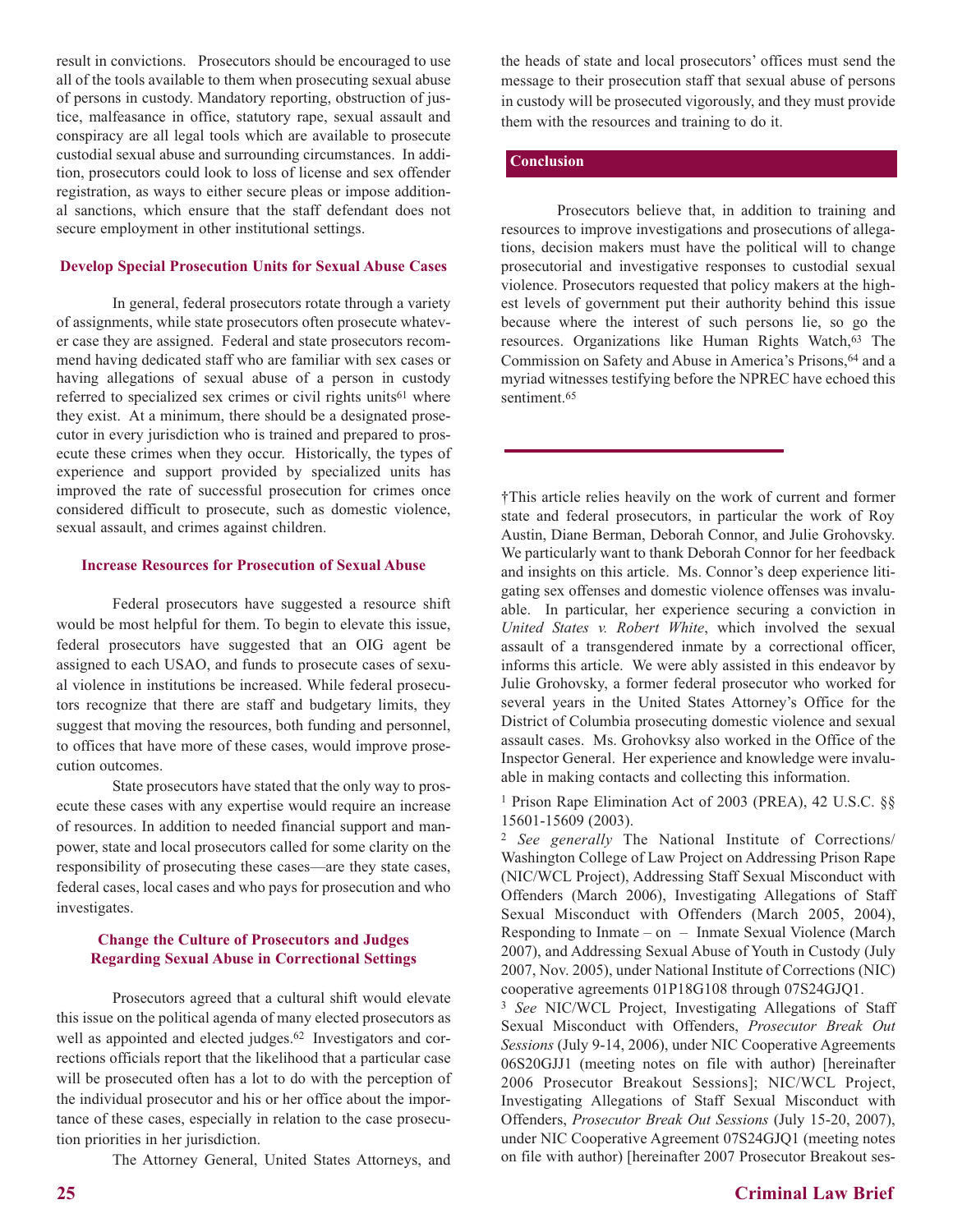sion].

<sup>4</sup> *See* NIC/WCL Project, Improving Prosecutions of Allegations of Sexual Abuse in Correctional Settings, *A Meeting with Federal Prosecutors* (Oct, 13, 2006), under NIC Cooperative Agreements 06S20GJJ1 (attendance list on file with author) [hereinafter Federal Meeting]; NIC/WCL Project, Improving Prosecutions of Allegations of Sexual Abuse in Correctional Settings, *A Meeting with State Prosecutors* (Oct. 27, 2006), under NIC Cooperative Agreements 06S20GJJ1 (attendance list on file with author) [ hereinafter State Meeting].

<sup>5</sup> *See* U.S. DEPT. OF JUSTICE, OFFICE OF THE INSPECTOR GENERAL: DETERRING STAFF SEXUAL ABUSE OF FEDERAL INMATES 3 (2005) [hereinafter OIG REPORT] (noting that sexual abuse of female inmates is both underreported and alarmingly prevalent).

<sup>6</sup> *See* The Honorable Kim Worthy, Prosecuting Attorney for Wayne County, Michigan at the *Public Hearing Before the National Prison Rape Elimination Commission: Reporting, Investigating and Prosecuting Prison Rape: What is Needed To Make The Process Work?* (August 3, 2006), *available at* http://nprec.us/docs/detroit\_testimony\_worthy.pdf [hereinafter NPREC Worthy Testimony] (elaborating on why Wayne County is unable to continue to prosecute inmate sexual abuse cases); *see also* The Honorable Gregory Miller, United States Attorney for the Northern District of Florida at the *Public Hearing Before the National Prison Rape Elimination Commission: Reporting, Investigating and Prosecuting Prison Rape: What is Needed To Make The Process Work?* (August 3, 2006), *available at* http://nprec.us/docs/detroit\_issues\_miller .pdf (discussing the many issues which make it difficult for prosecuting sexual assault within prisons).

<sup>7</sup> *See* Senator Jeff Sessions, Address at the *Public Hearing Before the National Prison Rape Elimination Commission: The Cost of Victimization: Why Our Nation Must Confront Prison Rape* (June 14, 2005), *available at* http://nprec.us/docs/ SenatorJeffSessionsRemarks\_Vol\_1.pdf [hereinafter NPREC Sessions Testimony] (encouraging the criminal justice system to take the problems of incarcerated sexual abuse seriously).

<sup>8</sup> *See generally* Mary De Ming Fan, *Disciplining Criminal Justice: The Peril and Promise of Numbers*, 26 YALE L, & POL. R. 2 (2007) (explaining that the seemingly favorable statistics regarding criminal justice prosecutions do not necessarily signify success).

<sup>9</sup> *See* Rape, Abuse and Incest National Network, Reporting Rates, http://www.rainn.org/get-information/statistics/reporting-rates (last visited Mar. 26, 2008) (finding that if a sexual assault is reported there is a 50.8% chance of an arrest; if there is an arrest made, there is an 80% chance of prosecution; and if there is a prosecution there is a 58% chance of a conviction). Factoring in unreported rapes, only 6% of sexual assault perpetrators will spend time incarcerated—15 of 16 perpetrators walk free. *Id.* 

<sup>10</sup> *See* NPREC Worthy Testimony, *supra* note 6 (explaining that in the wake of budgetary constraints, prosecution of crimes between inmates is not a priority for Wayne County).

**Spring 2008 26** <sup>11</sup> *See* Steadman v. S.E.C., 450 U.S. 91 (1981) (finding that in

an administrative proceeding, matters in issue need only be established by a preponderance of the evidence).

<sup>12</sup> *See* Victor v. Nebraska, 511 U.S. 1, 5 (1994) (finding that the standard of proof beyond a reasonable doubt "is an ancient and honored aspect of our criminal justice system").

<sup>13</sup> *See* NPREC Sessions Testimony, *supra* note 7; *see also* Glenn Fine, Inspector General, Address at the *Public Hearing Before the NPREC: The Cost of Victimization: Why Our Nation Must Confront Prison Rape* (June 14, 2005), *available at* http://www.nprec.us/docs/InspectorGeneralGlennFine Vol 1.p df (admonishing that the laws criminalizing staff sexual relations with federal inmates are not sufficient).

<sup>15</sup> *Id.* 

<sup>17</sup> *See* Garrity v. State of New Jersey, 385 U.S. 493 (1967) (discussing employees' rights against criminal self-incrimination).

<sup>18</sup> *See* Federal Meeting, *supra* note 4 (discussing that while investigators in general agreed with the need to increase administrative penalties, they complained that more often than not, those were met with opposition by unions).

<sup>19</sup> *See* Robinson v. Robinson, No. 05-CV-01433, 2006 WL 726296 (D. Colo. Mar. 20, 2006) (issues included: malicious prosecution, defamation, 14th Amendment Due Process); Corona v. Lunn, No. 00-CIV-7330, 2002 WL 550963 (S.D.N.Y. Apr. 11, 2002) (issues included: false arrest and malicious prosecution).

<sup>20</sup> *See* Federal Meeting, *supra* note 4 (noting the lack of experience in prosecuted forcible prison rape cases).

<sup>21</sup> *See id.*; *see also* State Meeting, *supra* note 4 (discussing and indentifying consent as one of the most difficult issues in prosecuting prison rape).

<sup>22</sup> Brenda V. Smith, Fifty State Survey of State Criminal Laws, *Prohibiting the Sexual Abuse of Individuals Under Custodial Supervision* (January 2008), under NIC Cooperative Agreement 07S27GJT7 [hereinafter 50 State Survey].

<sup>23</sup> *Id.*; *see, e.g*., CAL. PENAL CODE § 289.6 (2001) ("Consent by a confined person or parolee to sexual activity proscribed by this section is not a defense to a criminal prosecution for violation of this section."); FLA. STAT. ANN. § 944.35 (2006) ("The consent of the inmate or offender supervised by the department in the community to any act of sexual misconduct may not be raised as a defense to a prosecution under this paragraph."); WIS. STAT. ANN. § 940.225 (West 2005) ("Consent is not an issue in alleged violations . . . .").

<sup>24</sup> *See* 50 State Survey, *supra* note 22; *see, e.g.*, DEL. CODE ANN. tit. 11, § 1259 (1995) ("A person is guilty of sexual relations in a detention facility when, being a person in custody at a detention facility or being an employee working at a detention facility, the person engages in sexual intercourse or deviate sexual intercourse on the premises of a detention facility."); NEV. REV. STAT. ANN. § 212.187 (1997) ("A prisoner who is in lawful custody or confinement, other than in the custody of the Division of Parole and Probation of the Department of Public Safety or residential confinement, and who voluntarily engages in sexual conduct with another person is guilty of a category D felony.");

<sup>14</sup> *Id.* 

<sup>16</sup> *Id.*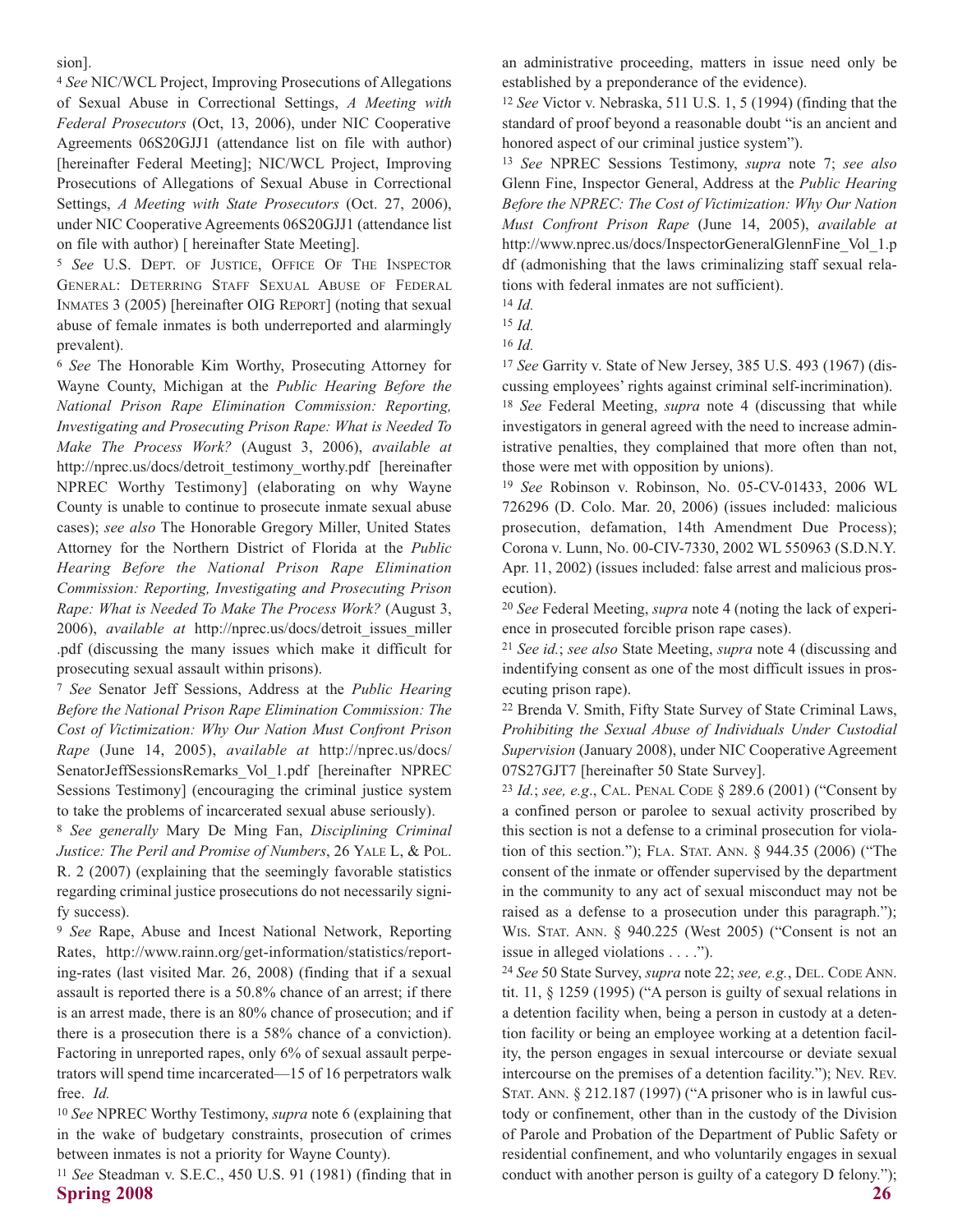*see also* Phillips v. Bird, Dept. of Corrs. of the State of Del., 2003 U.S Dist. LEXIS 22418 (D. Del. Dec. 1, 2003).

<sup>25</sup> *See* Federal Meeting, *supra* note 4; State Meeting, *supra* note 4; *see also* Carrigan v. Davis, 70 F. Supp. 2d 448 (D. Del. 1999). <sup>26</sup> *See generally* CAROLINE HARLOW, BUREAU OF JUSTICE STATISTICS, PRIOR ABUSE REPORTED BY INMATES AND PROBATIONERS 1 (1999), *available at* http://www.ojp.usdoj.gov/ bjs/pub/pdf/parip.pdf (detailing the statistical results of prior sexual abuse in state and federal prisons).

<sup>27</sup> *See* DC Rape Crisis Center, Effects of Sexual Abuse: Internal, http://dcrcc.org/effects.htm (last visited Feb. 6, 2008) (discussing the internal effects of sexual abuse as including: depression, low self-esteem, anger or control issues, anxiety, shame, guilt); Angela Browne & A.J. Sabree, NIC/WCL Project, Responding to Inmate-on-Inmate Sexual Violence, *Presentation on the Impact of Victimization* (March 2007), *available at* http://www.wcl.american.edu/nic/conference\_ march\_07/modules/11\_impact\_of\_past\_victimization.pdf?rd=1 (noting the links between incarceration and victimization); Brenda V. Smith, NIC/WCL Project, *Continuum of Sexual Behavior in Institutional Settings* (2006), under NIC Cooperative Agreement 06S20GJJ1 (PowerPoint presentation on file with author) [hereinafter Smith, *Continuum of Sexual Behavior*] (illustrating that strategic sex or sex as a bargaining tool is used).

<sup>28</sup> *See* ALLEN BECK & TIMOTHY HUGHES, BUREAU OF JUSTICE STATISTICS, U.S. DEP'T OF JUSTICE, PRISON RAPE ELIMINATION ACT: SEXUAL VIOLENCE REPORTED BY CORRECTIONAL AUTHORITIES, 2004, at 9 (2005) [hereinafter BECK & HUGHES 2004]; *see* ALLEN BECK, PAIGE HARRISON AND DEVON ADAMS, BUREAU OF JUSTICE STATISTICS, U.S. DEP'T OF JUSTICE, PRISON RAPE ELIMINATION ACT: SEXUAL VIOLENCE REPORTED BY CORRECTIONAL AUTHORITIES, 2006, at 6 (2007) [hereinafter BECK, HARRISON & ADAMS 2006].

<sup>29</sup> *See* Brenda V. Smith, *Rethinking Prison Sex: Self-Expression and Safety*, 15 COLUM. J. GENDER & L. 185, 225 (2006) [hereinafter Smith, *Rethinking Prison Sex*] (discussing the continuum of sexual expression in correctional environments the main concern of which is whether the state has an ability to regulate that expression); *see also* Smith, *Continuum of Sexual Behavior*, *supra* note 27 (analyzing (through a visual) the limits placed on prisoners' ability to sexual express themselves). <sup>30</sup> *See* Federal Meeting, *supra* note 4.

<sup>31</sup> *See generally* U.S. v. Brewer, 363 F. Supp. 606 (M.D. Pa. 1973); People v. Frazier, 64 Cal. Rptr. 447 (1967); People v. Coulter, 288 N.W.2d 448 (Mich. Ct. App. 1980) (holding the state sodomy law constitutional as applied to sex in prison); George v. Lane, No. 82 C 7084, 1987 U.S. Dist. LEXIS 3659 (N.D. Ill. Apr. 30, 1987) (finding that prison regulations prohibiting consensual sex are constitutional); Johnson v. Johnson, 385 F.3d 503 (5th Cir. 2004); Croom v. Wagner, No. 06-1431, 2006 U.S. Dist. LEXIS 64915 (E.D. Pa. Sept. 11, 2006); Barnes v. Ozmint, 3:04-21836-CMC-JRM, 2005 U.S. Dist. LEXIS 38173 (D.S.C. Nov. 7, 2005); People v. Rollins, 569 N.E.2d 1251 (Ill. App. 1991); U.S. v. Robert White (Criminal Action

No. F130-05, 2006).

<sup>32</sup> *See* 50 State Survey, *supra* note 22.

<sup>33</sup> *See,* THE NIC/WCL PROJECT ON ADDRESSING PRISON RAPE, INVESTIGATING STAFF SEXUAL MISCONDUCT WITH OFFENDERS TRAINING MATERIALS: IN THE NEWS : CRIMINAL CONVICTIONS CHART STAFF SEXUAL MISCONDUCT WITH OFFENDERS (2007) (illustrating that prosecutions and the sentence received by staff in sexual misconduct cases are relatively low); *see also*, Rape Abuse and Incest National Network, Reporting Rates, available at http://www.rainn.org/get-information/statistics/reportingrates (last visited March 30, 2008) (providing statistics regarding the reporting and prosecution of sexual assaults).

<sup>34</sup> *See* 18 U.S.C. §§ 2243(b), 2244(a)(4), 2244(b) (2006) (raising the penalty for sexual abuse of a ward from misdemeanor to felony punishable levels).

<sup>35</sup> OIG REPORT, *supra* note 5, at 8.

<sup>36</sup> *See* Interview with Federal Prosecutor (Feb. 28, 2006) [hereinafter FP Interview] (stating that "[t]here have not been enough cases since the penalties were enhanced, to make any type of meaningful judgment about the impact the amended law will make on the rate of prosecutions); *see also* OFFICE OF THE INSPECTOR GENERAL, TRAINING: INVESTIGATING ALLEGATIONS OF STAFF SEXUAL MISCONDUCT WITH OFFENDER (June 2006), under NIC cooperative agreement 06S21GJL7.

<sup>37</sup> 18 U.S.C. §§ 2241, 2243-2244.

<sup>38</sup> OIG REPORT, *supra* note 5, at 18.

<sup>39</sup> *Id.* at 19.

<sup>40</sup> *See* Adam Walsh Child Protection and Safety Act, Pub. L No. 109-248, 120 Stat 587 (2006) (codified in scattered sections of 18 U.S.C.).

<sup>41</sup> Federal investigators are concerned that these amendments may decrease prosecutions due to the increased severity of the sentences. See generally OFFICE OF THE INSPECTOR GENERAL TRAINING: INVESTIGATING ALLEGATIONS OF STAFF SEXUAL MISCONDUCT WITH OFFENDER (June 2006), under NIC cooperative agreement 06S21GJL7.

<sup>42</sup> *See* Smith v. Doe, 538 U.S. 84, 101 (2003) (holding that "[a]lthough the public availability of the information may have a lasting and painful impact on the convicted sex offender, these consequences flow not from the Ac''s registration and dissemination provisions, but from the fact of conviction, already a matter of public record. The State makes the facts underlying the offenses and the resulting convictions accessible so members of the public can take the precautions they deem necessary before dealing with the registrant").

<sup>43</sup> *See* Federal Meeting, *supra* note 4.

<sup>44</sup> *See* State Meeting, *supra* note 4; *see also* Brenda V. Smith & Jaime M. Yarussi, NIC/WCL Project, Breaking the Code of Silence, A Correction Officers' Handbook on Identifying and Addressing Sexual Misconducts 4 (June 2007) [hereinafter CO HANDBOOK] (highlighting that agencies include but are not limited to: jails, lock-ups, prisons, community facilities for adults or juveniles, juvenile detention centers, immigration detention facilities and community corrections agencies including probation, parole, half-way homes, electronic or home monitoring,